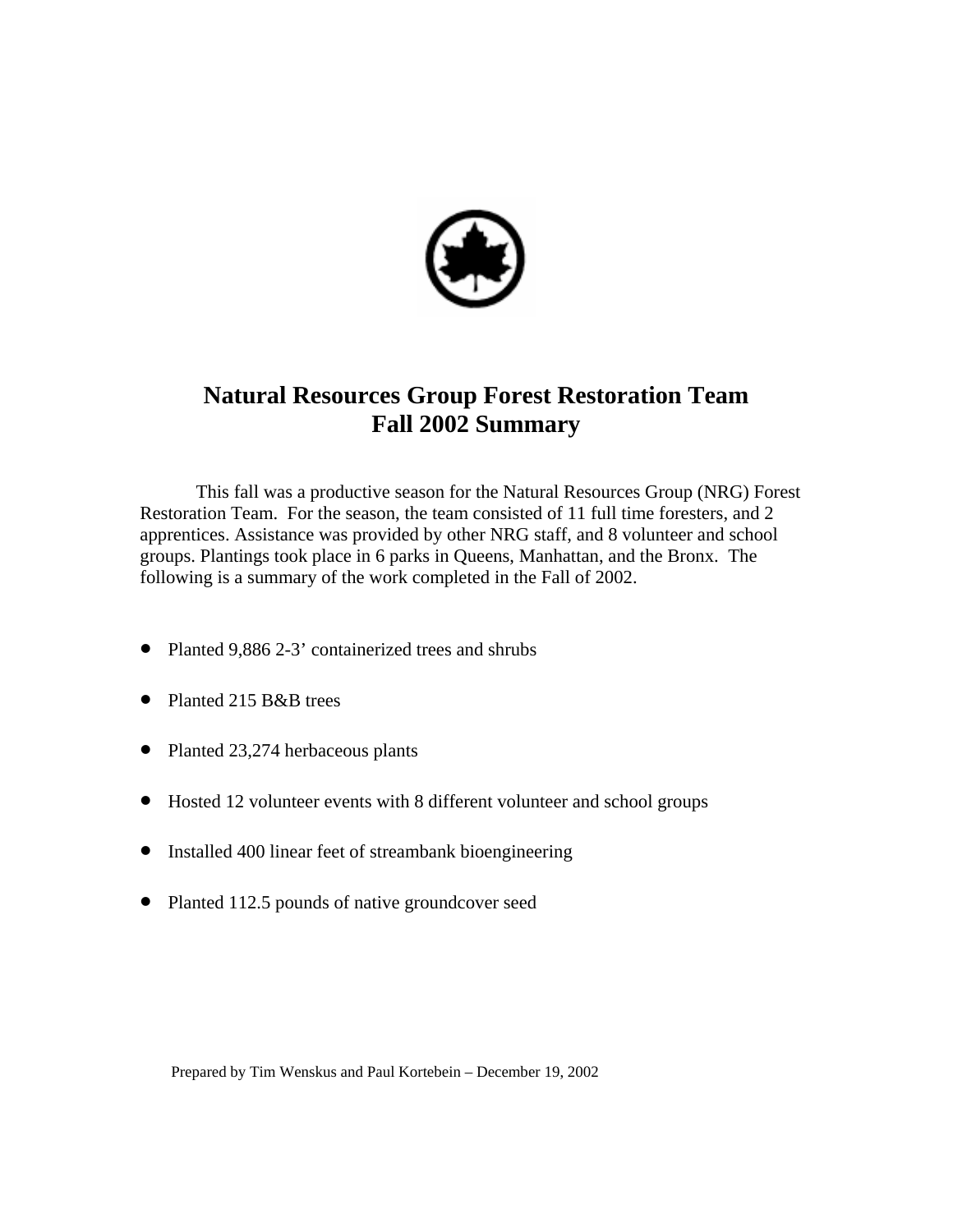# **Natural Resources Group Forest Restoration Team Planting Report Fall 2002**

# **I. Tree Plantings**

During the Fall 2002 planting season, the Natural Resources Group (NRG) Forest Restoration Team planted a total of **10,101** trees and shrubs, comprised of 9,886 containerized trees and shrubs, and 215 balled and burlaped trees. These plantings, containing 44 species, took place throughout 6 different parks in 3 boroughs. The majority were 2-3 foot containerized plants.

#### **A. Containerized Plantings by Park**

| 3,107 containerized trees and shrubs |
|--------------------------------------|
| 2,171 containerized trees and shrubs |
| 1,815 containerized trees and shrubs |
| 1,467 containerized trees and shrubs |
| containerized trees and shrubs       |
| containerized trees and shrubs       |
|                                      |

### **TOTAL 9,886 Trees and Shrubs**

### **B. Containerized Plantings by Species**

- 1217 Northern red oak (*Quercus rubra*)
- 1108 Arrowwood viburnum (*Viburnum dentatum*)
- 634 Tulip poplar (*Liriodendron tulipifera*)
- 573 Silky dogwood (*Cornus amomum*)
- 539 Chestnut oak (*Quercus prinus*)
- 476 Red maple (*Acer rubrum*)
- 378 Pussywillow (*Salix discolor*)
- 373 Spicebush (*Lindera benzoin*)
- 325 Pin oak (*Quercus palustris*)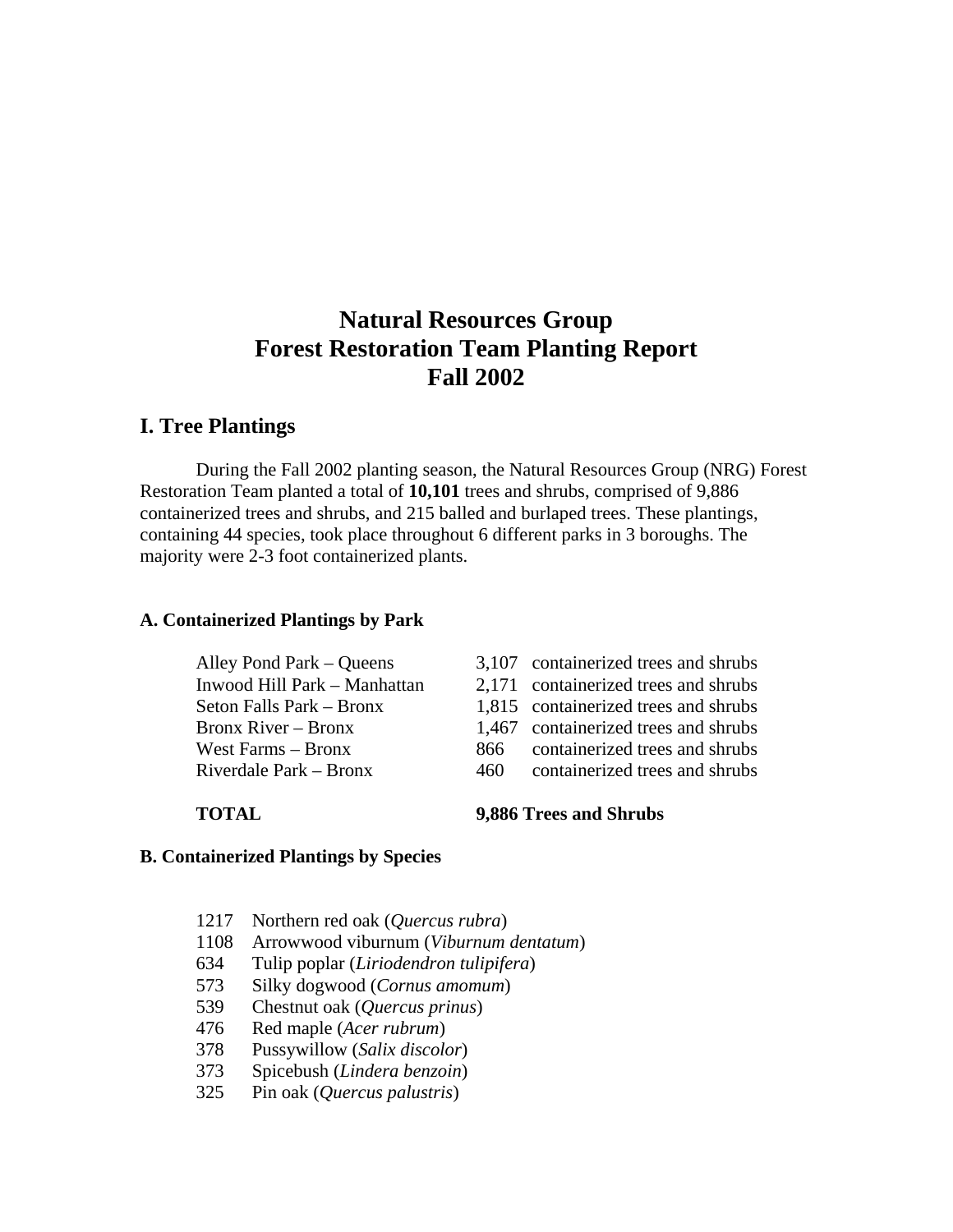- 312 Black oak (*Quercus velutina*)
- 307 Black birch (*Betula lenta*)
- 296 Chokeberry (*Aronia arbutifolia*)
- 273 Green ash (*Fraxinus pensylvanica*)
- 265 Flowering dogwood (*Cornus florida*)
- 232 Sweetgum (*Liquidamber styraciflua*)
- 228 Sandbar willow (*Salix exigua)*
- 225 Elderberry (*Sambucus canadensis*)
- 191 Hackberry (*Celtis occidentalis*)
- 161 Bitternut hickory (*Carya cordiformis*)
- 158 Eastern hornbeam (*Carpinus caroliniana*)
- 153 Sugar maple (*Acer saccharum*)
- 149 Speckled alder (*Alnus rugosa*)
- 143 White oak (*Quercus alba*)
- 139 American sycamore (*Platanus occidentalis*)
- 103 Grey-twig dogwood (*Cornus racemosa*)
- 101 Hophornbeam (*Ostrya virginiana)*
- 100 American strawberrybush (*Euonymous americanus*)
- 98 Winterberry (*Ilex verticillata*)
- 90 Serviceberry (*Amelanchier canadensis*)
- 78 Silver maple (*Acer saccharinum*)
- 58 Persimmon (*Diospyros virginiana*)
- 53 Black chokeberry (*Aronia melanocarpa*)
- 50 River birch (*Betula nigra*)
- 50 Black willow (*Salix nigra*)
- 45 Sweet pepperbush (*Clethera alnifolia*)
- 40 Red-osier dogwood (*Cornus sericea*)
- 39 Gray birch (*Betula populifolia*)
- 38 Black walnut (*Juglans nigra*)
- 35 White ash (*Fraxinus americana)*
- 35 Eastern red cedar (*Juniperus virginiana*)
- 15 Cottonwood (*Populus deltoides*)
- 3 Eastern redbud (*Cersis canadensis*)

**TOTAL 9,886 Containerized Trees and Shrubs**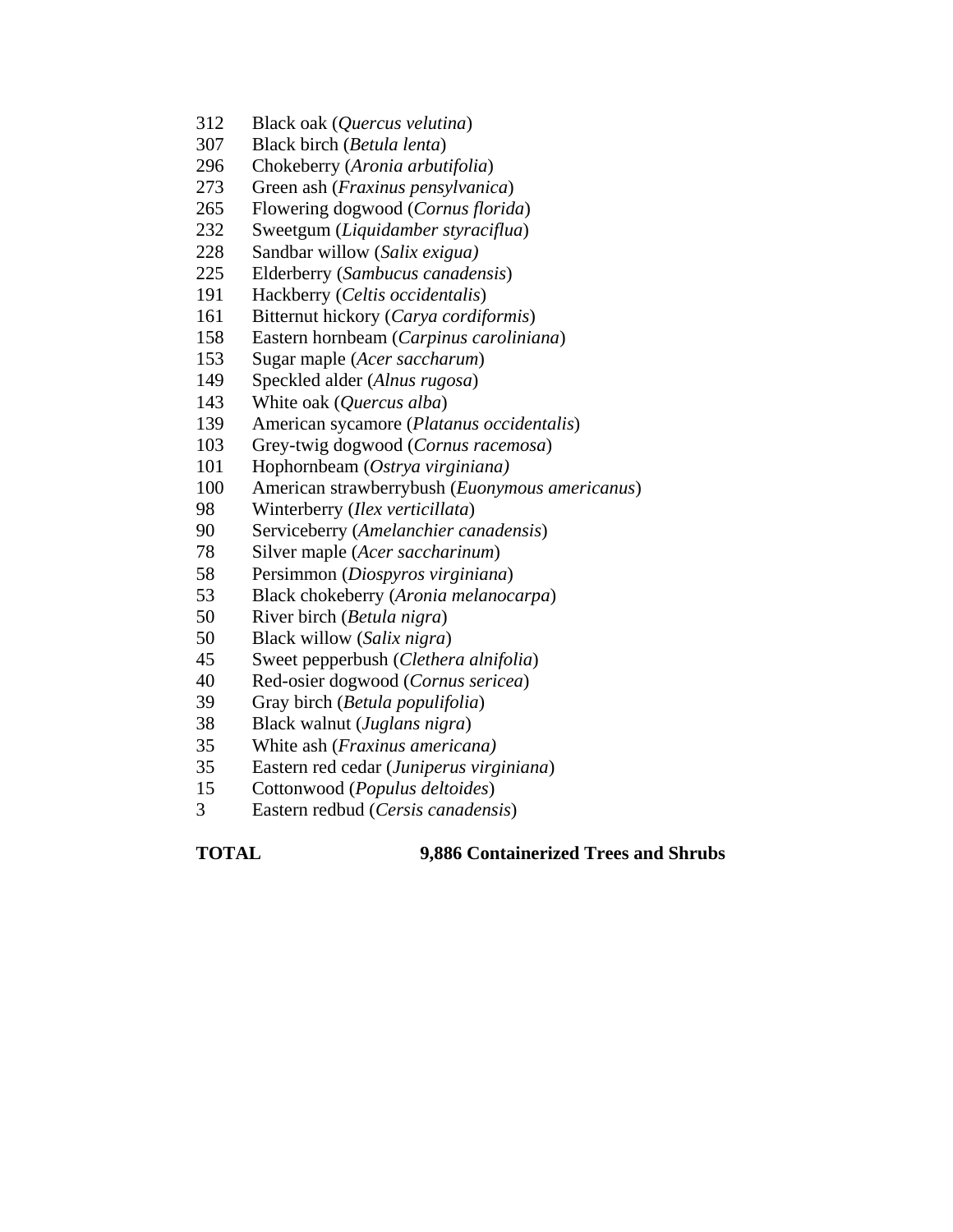# **C. Balled and Burlaped Plantings by Park**

| Inwood Hill Park – Manhattan | 110 trees |
|------------------------------|-----------|
| Bronx River – Bronx          | 54 trees  |
| Alley Pond Park – Queens     | 51 trees  |

# **TOTAL 215 Trees**

# **D. Balled and Burlaped Plantings by Species**

- 100 Tulip poplar (*Liriodendron tulipifera*)
- 66 Green ash (*Fraxinus pensylvanica*)
- 37 Yoshino cherry (*Prunus X yedoensis*)
- 10 American sycamore (*Platanus occidentalis*)
- 2 American linden (*Tilia americana*)

# **TOTAL 215 Trees**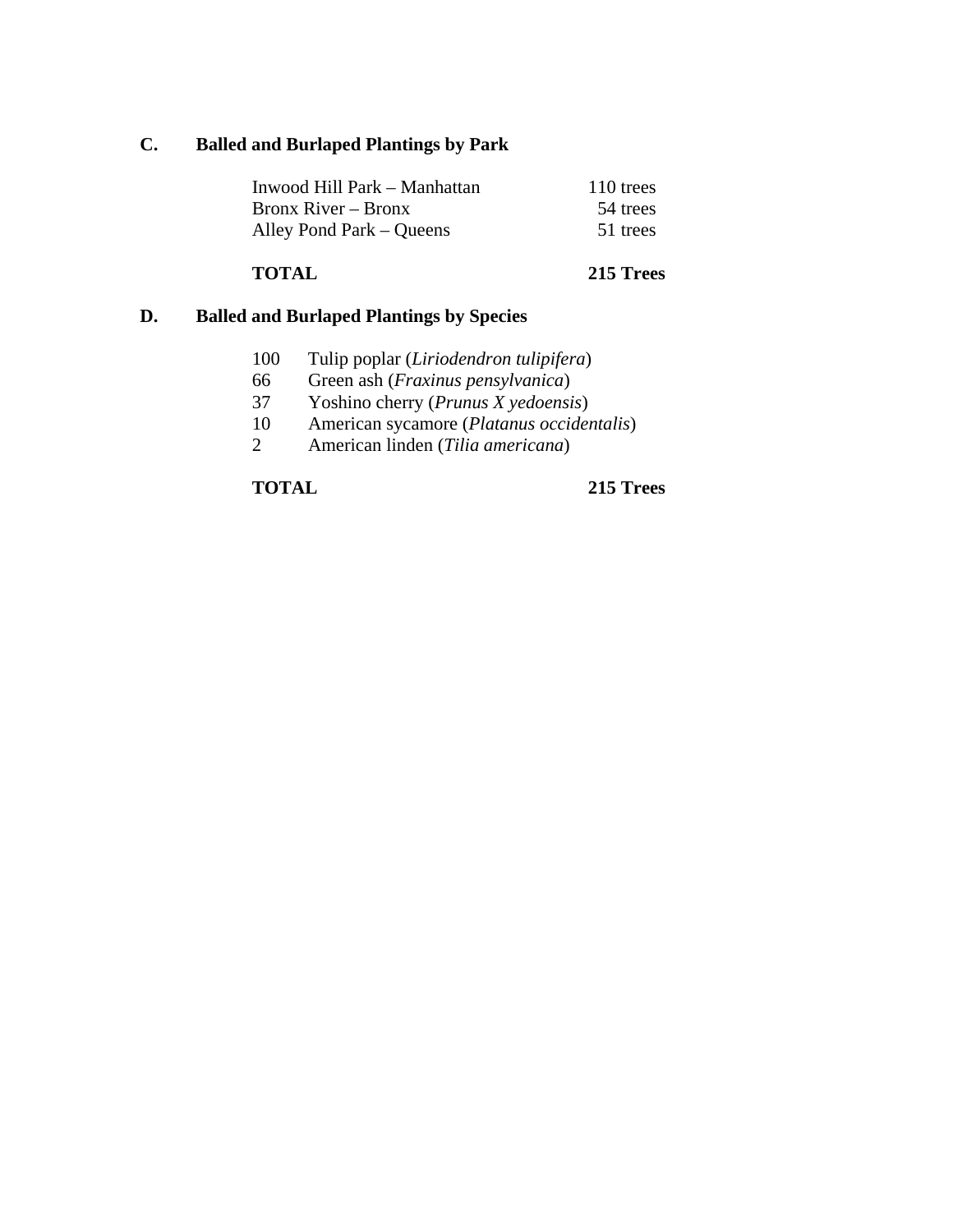# **II. Groundcover Plantings**

 During the Fall 2002 planting season, NRG Forest Restoration staff planted a total of 23,724 herbaceous groundcover plants, representing 45 species. Groundcover root systems reduce sedimentation and non-point source pollution by stabilizing steep, eroded slopes and streambanks. Cribbing and jute or coir mats temporarily stabilize the slope and groundcover vegetation is planted through the mat. The mats and cribbing eventually biodegrade as the root systems become established. The majority of these plants were  $2\frac{1}{2}$  " by 2 ½ " plugs, however, 2,750 1-quart size plants are included in the total.

# **A. Groundcover Planting Totals by Park**

| Seton Falls Park – Bronx     | 10,558 plants  |
|------------------------------|----------------|
| Alley Pond Park - Queens     | 3,990 plants   |
| Inwood Hill Park - Manhattan | $3,665$ plants |
| Riverdale Park – Bronx       | $2,994$ plants |
| West Farms – Bronx           | $1,738$ plants |
| <b>Bronx River – Bronx</b>   | plants<br>829  |

**TOTAL 23,724 Groundcover Plants** 

#### **B. Groundcover Planting Totals by Species**

- 1,905 Heart leaf aster (*Aster cordifolia*)
- 1,635 White snakeroot (*Eupatorium rugosum*)
- 1,503 White wood aster (*Aster divaricatus*)
- 1,243 Lizard's tail (*Saururus cernuus*)
- 1,122 Fringed sedge (*Carex crinita*)
- 1,094 Virginia creeper (*Parthenocissus quinquefolia*)
- 1,072 Soft rush (*Juncus effusis*)
- 1,028 Pennsylvania sedge (*Carex pensylvanica*)
- 869 Flattened sedge (*Danthonia compressa*)
- 850 Shallow sedge (*Carex lurida*)
- 812 Blue stemmed goldenrod (*Solidago caesia*)
- 730 Lesser burreed (*Sparghanium americanum*)
- 724 Woolgrass (*Scirpus cyperinus*)
- 680 Pickerelweed (*Pontideria cordata*)
- 650 Fox sedge (*Carex vulpinoidea*)
- 592 Soft stemmed bulrush (*Scirpus validus*)
- 553 Avens (*Geum spp.)*
- 553 Path rush (*Juncus tenuis*)
- 532 Blueflag iris (*Iris versicolor*)
- 500 New England aster (*Aster novae-angliae*)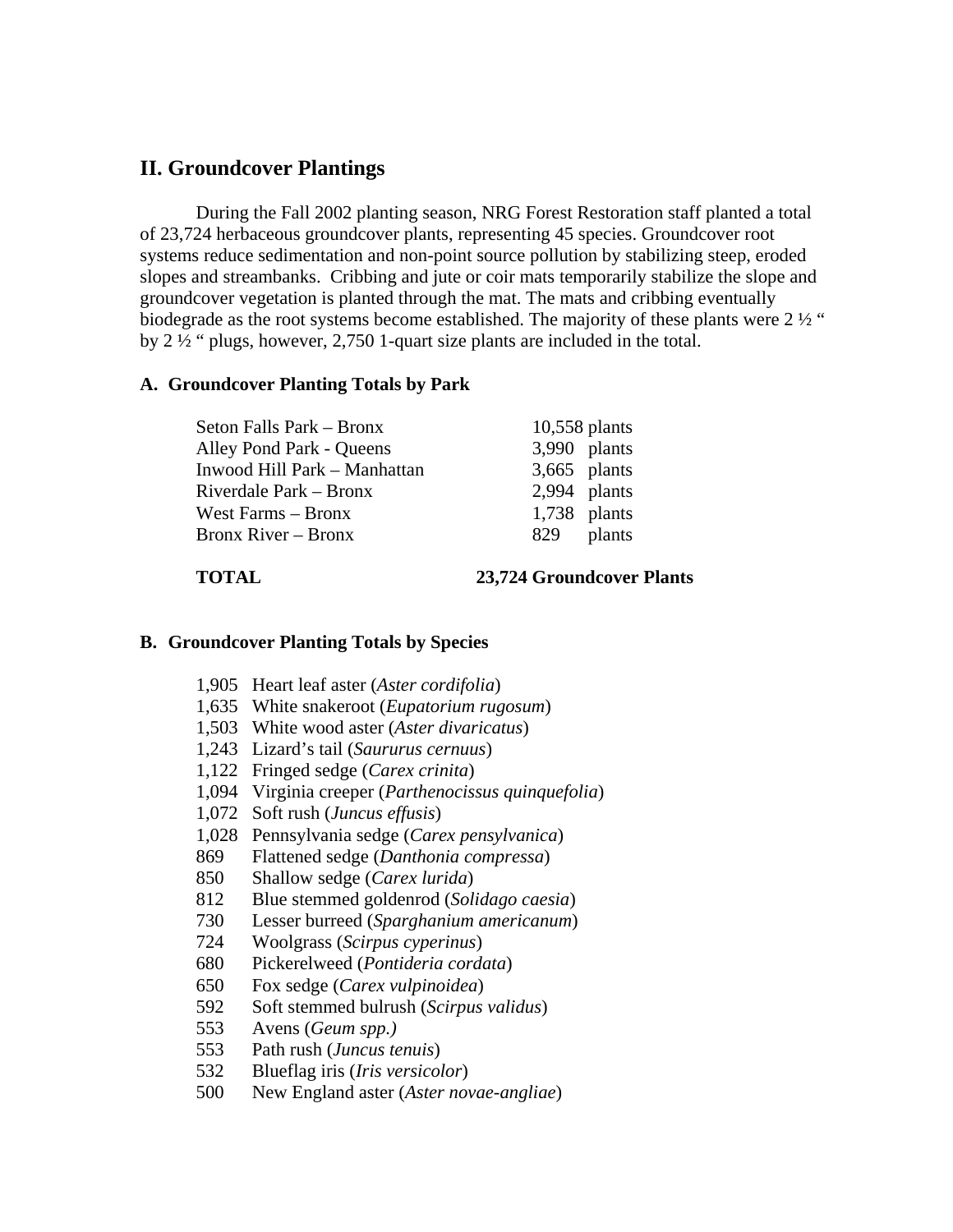- 496 Woodland sunflower (*Helianthus divaricatus*)
- 489 Cardinal flower (*Lobelia cardinalis*)
- 450 Black bulrush (*Scirpus atrovirens*)
- 362 Common three-square bulrush (*Scirpus pungens*)
- 344 Wild columbine (*Aquilegia canadensis*)
- 326 Virginia wild rye (*Elymus virginicus*)
- 300 Wild geranium (*Geranium maculatum*)
- 250 Turtlehead (*Chelone glabra*)
- 200 Deertongue grass (*Panicum clandestinum*)
- 200 Rue anemone (*Anemone canadensis*)
- 196 Appalachian sedge (*Carex appalachica*)
- 172 Tussock sedge (*Carex stricta*)
- 150 Narrow-leaved cattail (*Typha angustifolia*)
- 146 Mountain mint (*Pycanthemum virginianum*)
- 130 Northern arrowhead (*Sagitaria latifolia*)
- 124 Olney's three-square bulrush (*Scirpus americanus*)
- 100 Taper-tip rush (*Juncus acuminatus*)
- 100 Salt marsh bulrush (*Scirpus robustis*)
- 100 Long-bracted tussock sedge (*Carex aquatilis*)
- 96 Royal fern (*Osmunda regalis*)
- 95 Spiderwort (*Tradescantia virginiana*)
- 90 Hay-scented fern (*Dennstaedtia punctilobula*)
- 72 Canada rush (*Juncus canadensis*)
- 59 Foamflower (*Tiarella cordifolia*)
- 30 Spotted Joe-pye weed (*Eupatorium maculatum*)

#### **TOTAL 23,724 Groundcover Plants**

# **III. Bioengineering**

 During the Fall 2002 planting season, 200 linear feet of streambank stabilization were completed. This work involves regrading portions of eroding streambanks and slopes, stabilizing them with biodegradable coconut fiber logs, wooden logs, and rock, covering surfaces prone to erosion with various geotextile mats and blankets, and planting large amounts of woody and herbaceous plant material. While the fabric and fiber products provide the immediate erosion control, it is the roots of the plant material which will provide the long term stabilization of the eroded site. The majority of this work occurred along the Bronx River, while some occurred in Inwood Hill.